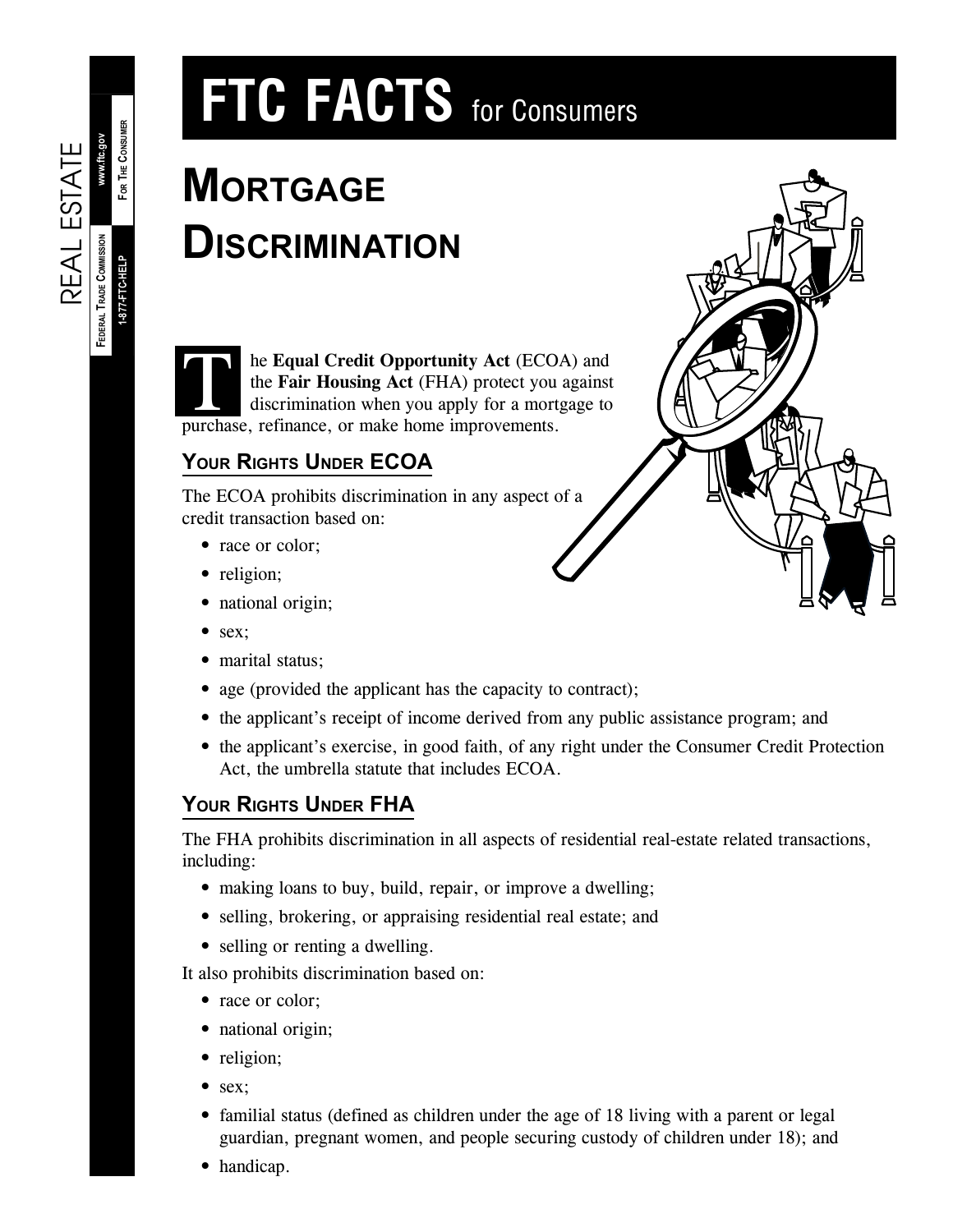## Facts for Consumers

#### **LENDER DO'S AND DON'TS**

#### **Lenders must:**

- consider reliable public assistance income in the same way as other income.
- consider reliable income from part-time employment, Social Security, pensions, and annuities.
- consider reliable alimony, child support, or separate maintenance payments, if you choose to provide this information. A lender may ask you for proof that this income is received consistently.
- if a co-signer is needed, accept someone other than your spouse. If you own the property with your spouse, he or she may be asked to sign documents allowing you to mortgage the property.

#### **Lenders cannot:**

- discourage you from applying for a mortgage or reject your application because of your race, national origin, religion, sex, marital status, age, or because you receive public assistance income.
- consider your race, national origin, or sex, although you will be asked to voluntarily disclose this information to help federal agencies enforce anti-discrimination laws. A creditor may consider your immigration status and whether you have the right to remain in the country long enough to repay the debt.
- impose different terms or conditions, such as a higher interest rate or larger down payment, on a loan based on your race, sex, or other prohibited factors.
- consider the racial composition of the neighborhood where you want to live. This also applies when the property is being appraised.
- ask about your plans for having a family. Questions about expenses related to your dependents are permitted.
- refuse to purchase a loan or set different terms or conditions for the loan purchase based on discriminatory factors.
- require a co-signer if you meet the lender's standards.

#### **STRENGTHENING YOUR APPLICATION**

Not everyone who applies for a mortgage will get one. Lenders can use factors such as income, expenses, debts, and credit history to evaluate applicants.

There are steps you can take to ensure that your application gets full consideration. Give the lender all information that supports your application. For example, stable employment is important to many lenders. Perhaps you've recently changed jobs but have been employed steadily in the same field for several years. If so, include that information on your application.

Get a copy of your credit report **before** you apply for a mortgage. Reports sometime contain inaccurate information. For example, accounts might be reported that don't belong to you or paid accounts might be reported as unpaid. If you find errors, dispute them with the credit bureau and tell the lender about the dispute.

If you've had past bill-paying problems, such as a lost job or high medical expenses, write a letter to the lender explaining what caused your past credit problems. Lenders must consider this information at your request.

#### **TRY FOR THE BEST LOAN TERMS**

Some mortgage lenders may try to charge some borrowers more than others for the same loan product offered at the same time. This may include higher interest rates or origination fees or more points. Ask the lender if the rate you're being quoted is the lowest offered that day. The lender is probably basing the loan offer on the list of mortgage rates frequently issued by that institution to its loan officers. Ask to see this list. If the lender refuses and you suspect you are not being offered the lowest rates or points available, you may want to negotiate for better terms or shop for another lender. Even if you decide to accept terms that are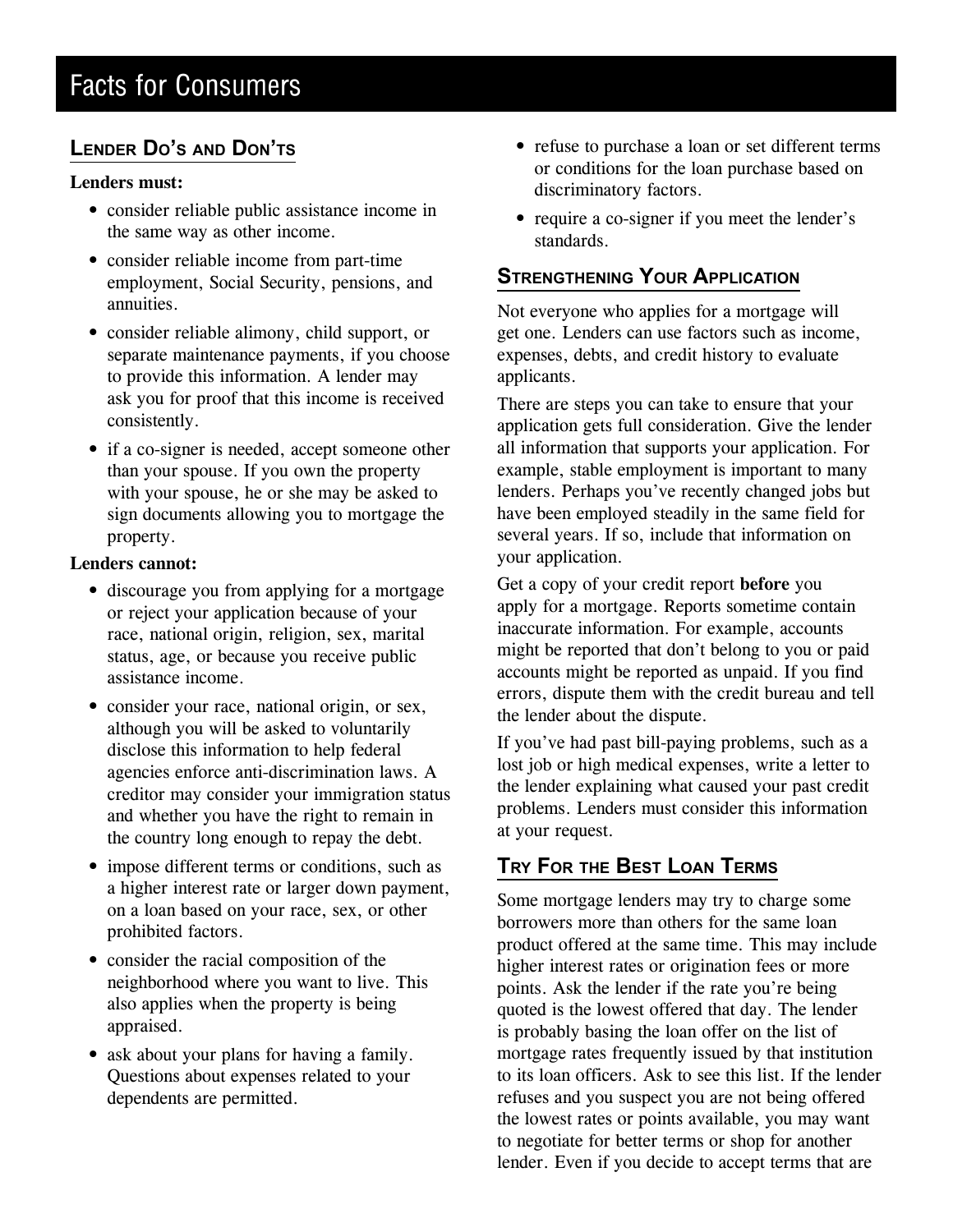not the lowest available, ask the lender why you did not qualify for better terms. The answer may help you to correct errors and to become more creditworthy.

#### **IF YOUR APPLICATION IS REJECTED**

If your mortgage is denied, the lender must give you specific reasons why or tell you of your right to ask for them. Under the law, you have the right to:

- Know within 30 days of the date of your completed application whether your mortgage loan is approved. The lender must make a reasonable effort to obtain all necessary information, such as credit reports and property appraisals. If your application is rejected, the lender must tell you in writing.
- Know specifically why your application was rejected. The lender must tell you the specific reason for the rejection or your right to learn the reason if you ask within 60 days. An acceptable response might be: "your income was too low" or "you haven't been employed long enough." A response of "you didn't meet our minimum standards" is not specific enough.
- Learn the specific reason why you were offered less favorable terms than you applied for, but only if you reject these terms. For example, if the lender offered you a smaller mortgage or a higher interest rate, you have the right to know why if you did not accept the lender's counter offer.
- Find out what is in your credit report. The lender may have rejected your application because of negative information in your credit report. If so, the lender must tell you this and give you the name, address, and phone number of the credit bureau. You can get a free copy of that report from the credit bureau if you request it within 60 days. Otherwise, the credit bureau can charge up to \$9.
- If your report contains inaccurate information, the credit bureau is required to investigate items that you dispute. Those companies

furnishing inaccurate information to the credit bureaus also must reinvestigate items that you dispute. If you still dispute the credit bureau's account after a reinvestigation, you can include your summary of the problem in your credit report.

• Get a copy of the property appraisal from the lender. Mortgage applications may be turned down because of poor appraisals. Review the appraisal. Check that it contains accurate information and determine whether the appraiser considered illegal factors, such as the racial composition of the neighborhood.

#### **IF YOU SUSPECT DISCRIMINATION**

Take action if you think you've been discriminated against.

- Complain to the lender. Sometimes you can persuade the lender to reconsider your application.
- Check with your state Attorney General's office to see if the creditor violated state laws. Many states have their own equal credit opportunity laws.
- Contact a local private fair housing group and report violations to the appropriate government agency. If your mortgage application is denied, the lender must give you the name and address of the agency to contact.
- Consider suing the lender in federal district court. If you win, you can recover your actual damages and be awarded punitive damages if the court finds that the lender's conduct was willful. You also may recover reasonable lawyers' fees and court costs. You also might consider joining with others to file a class action suit.

A number of federal agencies share enforcement responsibility for the ECOA and the FHA. Determining which agency to contact depends, in part, on the type of financial institution you dealt with.